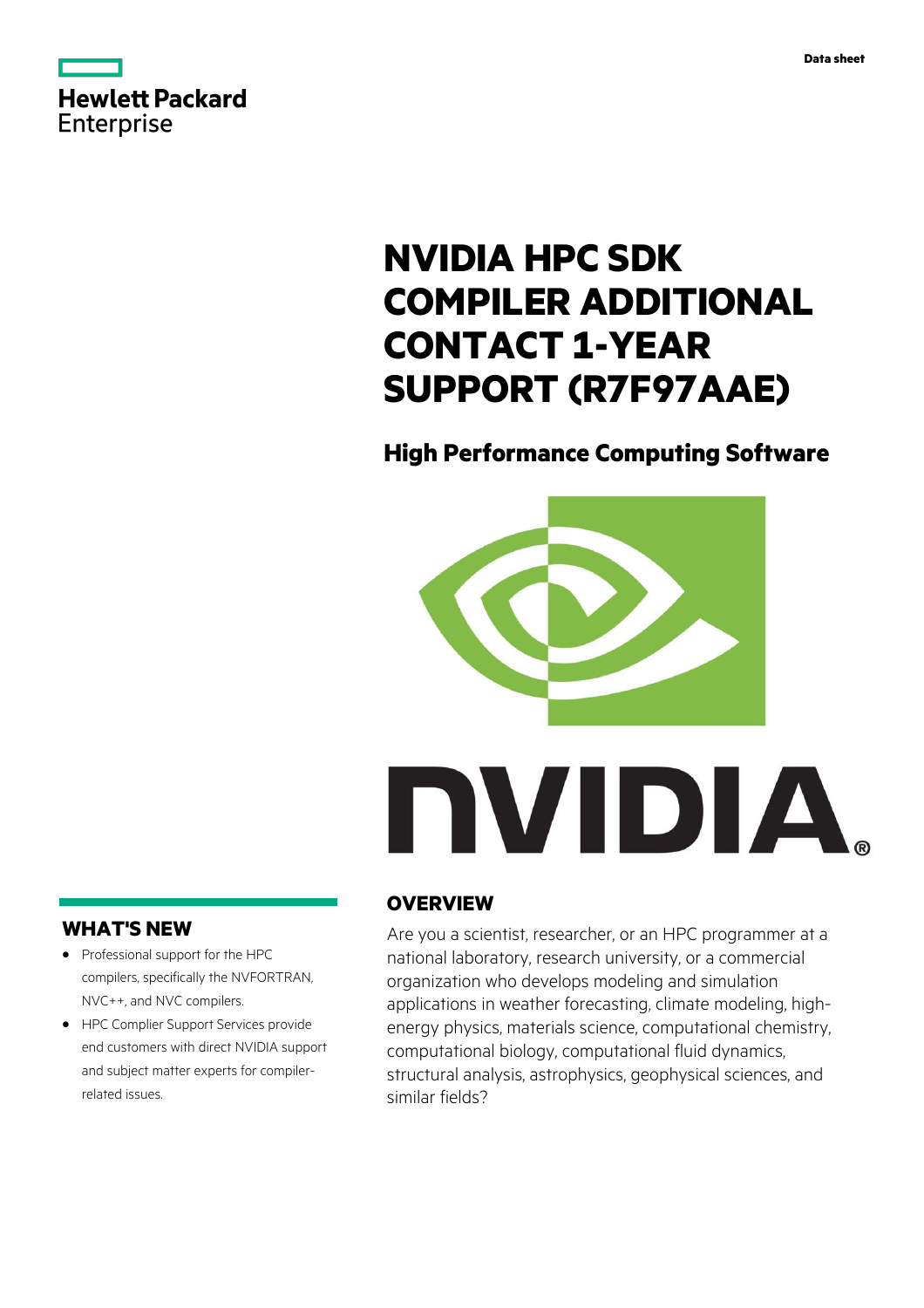Hewlett Packard Enterprise partners with NVIDIA to provide compiler support for those who utilize the NVIDA HPC Software Development Kit. HPC SDK Compiler Support Services (HCSS) provide enterprise-grade support for the HPC compilers within the NVIDIA HPC SDK, specifically the NVFORTRAN, NVC++, and NVC compilers.

### **FEATURES**

#### **Peace of Mind**

NVIDIA HPC Software Development Kit (SDK) support services provide enterprise-grade support to be there when you need it so you can focus your efforts on development.

NVIDIA HPC SDK support services provide access to release archives including both HPC SDK and legacy PGI packages.

With confirmation of bug reports, prioritize bug fixes above those from non-paid users for increased time efficiency.

#### **Direct Access to Experts**

NVIDIA HPC Software Development Kit (SDK) features support contract directly with NVIDIA, so you can easily submit service request with a clear escalation path.

Premium support provides end customer with a named HPC technical contact.

#### **Training Support**

NVIDIA HPC Software Development Kit (SDK) features premium support, so you can further develop your team's skills through virtual trainings.

A simplified UX facilitates increased ease of use and increased productivity.